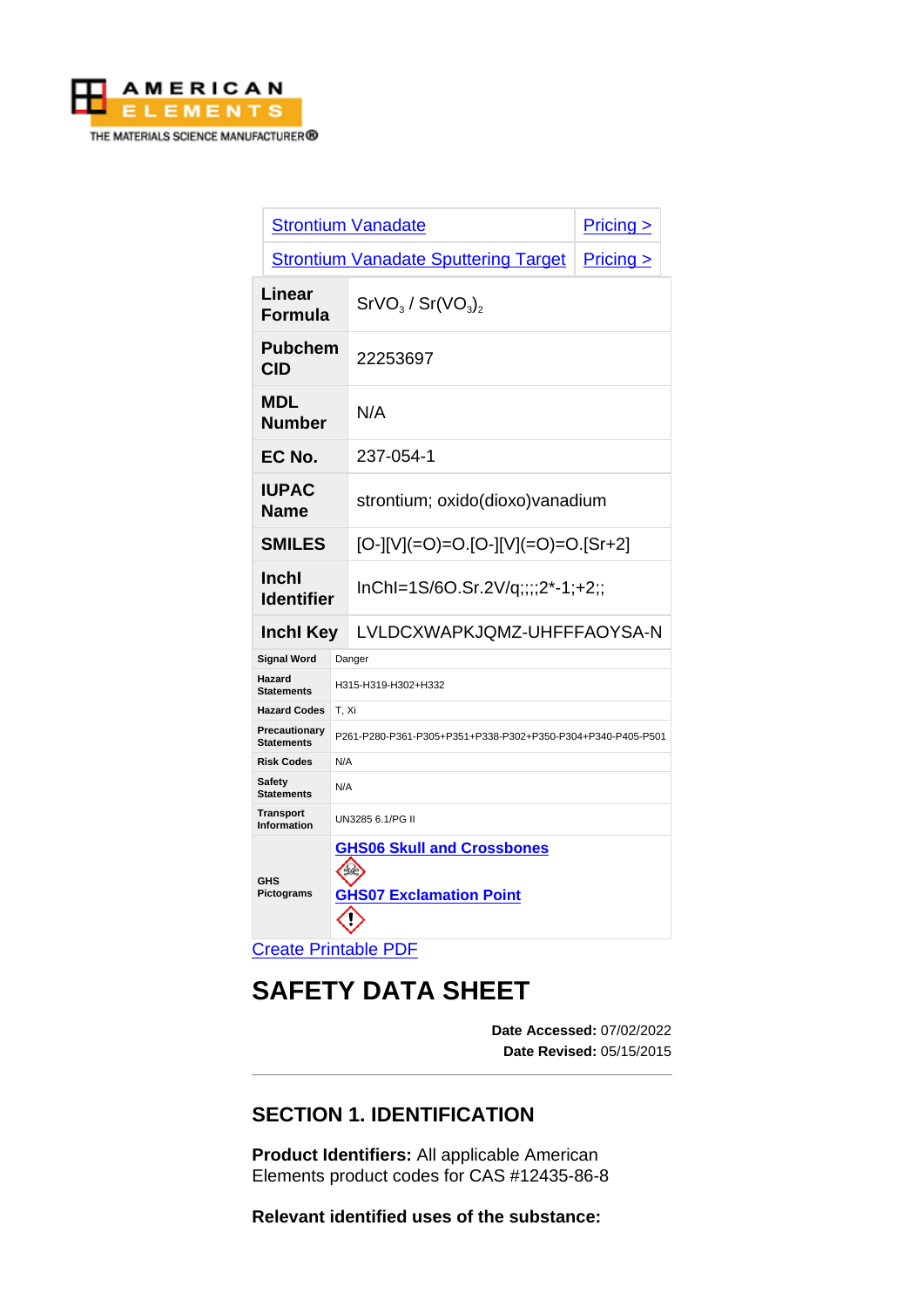Scientific research and development

Supplier details: American Elements 10884 Weyburn Ave. Los Angeles, CA 90024 Tel: +1 310-208-0551 Fax: +1 310-208-0351

Emergency telephone number: Domestic, North America +1 800-424-9300 International +1 703-527-3887

# **SECTION 2. HAZARDS IDENTIFICATION**

Signal Word: Danger



Hazard Statements: H315 Causes skin irritation H319 Causes serious eye irritation H302+H332: Harmful if swallowed or if inhaled Precautionary Statements: P261 Avoid breathing dust/fume/vapor P280: Wear protective gloves/protective clothing/eye protection/face protection P361: Remove/Take off immediately all contaminated clothing P305+P351+P338: IF IN EYES: Rinse cautiously with water for several minutes. Remove contact lenses if present and easy to do –continue rinsing P302+P350: IF ON SKIN: Gently wash with plenty of soap and water P304+P340: IF INHALED: Remove victim to fresh air and keep at rest in a position comfortable for breathing P405: Store locked up P501: Dispose of contents/container in accordance with local/regional/national/international regulations **HMIS** Health Ratings (0-4): Health: 3 Flammability: 0 Physical: 1

#### **SECTION 3. COMPOSITION/INFORMATION ON INGREDIENTS**

Additional Names: Strontium vanadium oxide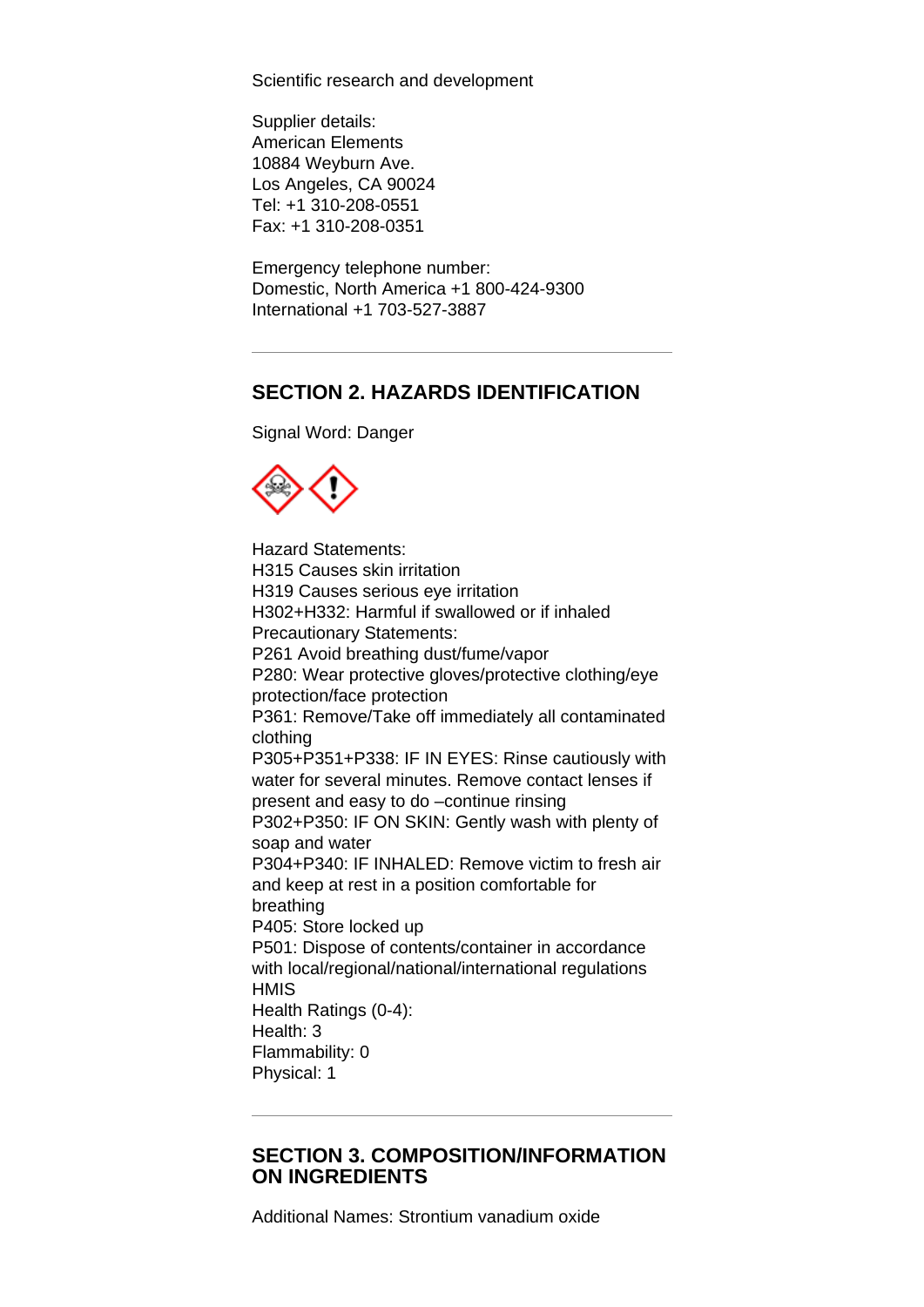Strontium vanadate (SrVO3): Percentage: 100 wt% CAS#: 12435-86-8 EC #: 237-054-1

## **SECTION 4. FIRST AID MEASURES**

General Treatment: Seek medical attention if symptoms persist. Special Treatment: None Important Symptoms: None Inhalation: Remove victim to fresh air. Supply oxygen if breathing is difficult. Ingestion: Seek medical attention Skin: Wash affected area with mild soap and water. Remove any contaminated clothing. Eyes: Flush eyes with water, blinking often for several minutes. Remove contact lenses if present and easy to do. Continue rinsing

# **SECTION 5. FIREFIGHTING MEASURES**

Flammability: Non-flammable Extinguishing Media: No special restrictions –use suitable extinguishing agent for surrounding material and type of fire. Spec. Fire Fighting Procedure: Use full-face, self-contained breathing apparatus with full protective clothing to prevent contact with skin and eyes.

See section 10 for decomposition products.

## **SECTION 6. ACCIDENTAL RELEASE MEASURES**

If Material Is Released/Spilled:

Wear appropriate respiratory and protective equipment specified in special protection information. Isolate spill area and provide ventilation. Vacuum up spill using a high efficiency particulate absolute (HEPA) air filter and place in a closed container for disposal. Take care not to raise dust.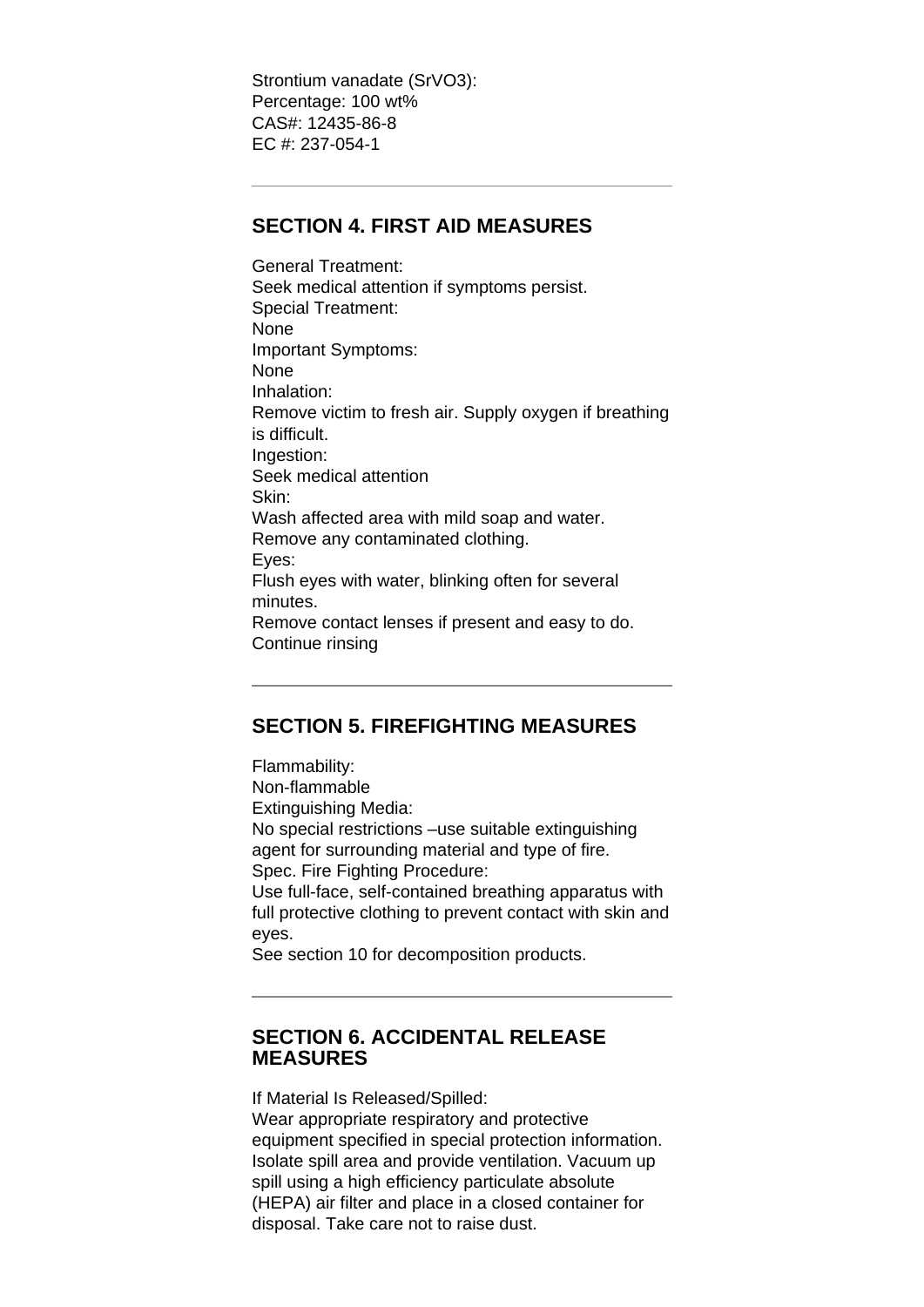#### **SECTION 7. HANDLING AND STORAGE**

Handling Conditions: Handle under dry protective gas. Wash thoroughly after handling. Storage Conditions: Store in a cool dry place in a tightly sealed container. Store under dry inert gas. Store apart from materials and conditions listed in section 10. Work/Hygienic Maintenance: Do not use tobacco or food in work area. Wash thoroughly before eating and smoking. Do not blow dust off clothing or skin with compressed air. Ventilation: Provide sufficient ventilation to maintain concentration at or below threshold limit.

#### **SECTION 8. EXPOSURE CONTROLS/PERSONAL PROTECTION**

Permissible Exposure Limits:N/A Threshold Limit Value: N/A Special Equipment: None Respiratory Protection: Use a respirator with type P100 (USA) or P3 (EN143) cartridges as a backup to engineering controls. Risk assessment should be performed to determine if airpurifying respirators are appropriate. Only use equipment tested and approved under appropriate government standards. Protective Gloves: Nitrile rubber, NBR 0.11mm thick. Eye Protection: Safety glasses or goggles Body Protection: Protective work clothing. Wear close-toed shoes and long sleeves/pants.

#### **SECTION 9. PHYSICAL AND CHEMICAL PROPERTIES**

Color: Pale yellow To Light grey Form: Powder, Granules, Pellets, Sputtering target, Custom parts Odor: Odorless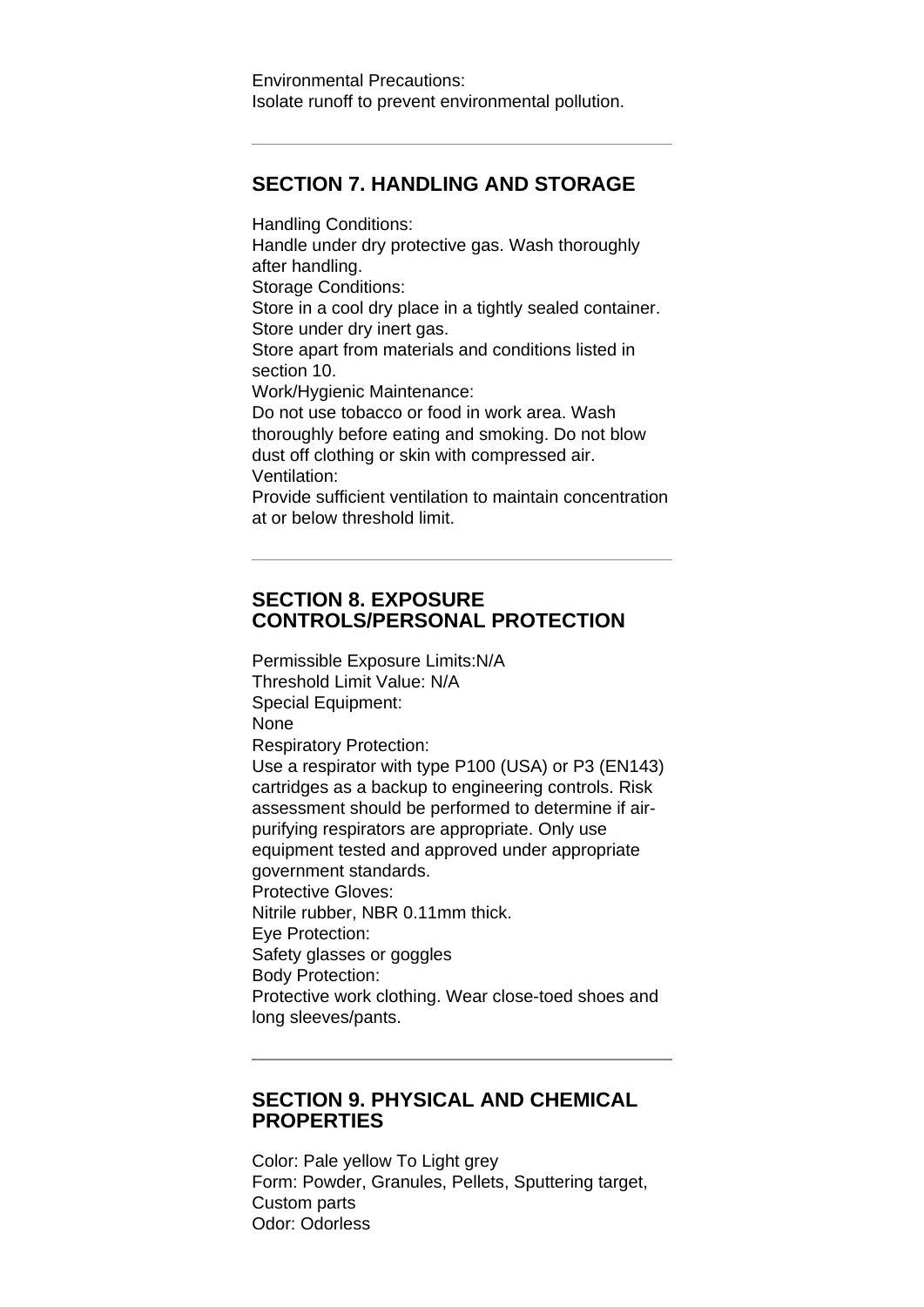Water Solubility: Insoluble Boiling Point: N/A Melting Point: N/A Flash Point: N/A Autoignition Temperature: N/A Density: N/A Molecular weight: 389.12 g/mol

## **SECTION 10. STABILITY AND REACTIVITY**

Stability: Stable under recommended storage conditions Reacts With: Mineral acids, Oxidizing agents Incompatible Conditions: Water/moisture Hazardous Decomposition Products: Metal oxide fume

#### **SECTION 11. TOXICOLOGICAL INFORMATION**

Potential Health Effects: Eyes: May cause irritation Skin: May cause irritation Ingestion: Harmful Inhalation: Toxic Chronic: N/A Signs & Symptoms: N/A Aggravated Medical Conditions: N/A Median Lethal Dose: N/A Carcinogen: N/A

## **SECTION 12. ECOLOGICAL INFORMATION**

Aquatic Toxicity: Low Persistent Bioaccumulation Toxicity: No Very Persistent, Very Bioaccumulative: No Notes: N/A

#### **SECTION 13. DISPOSAL CONSIDERATIONS**

Dispose of in accordance with local, state, national, and international regulations.